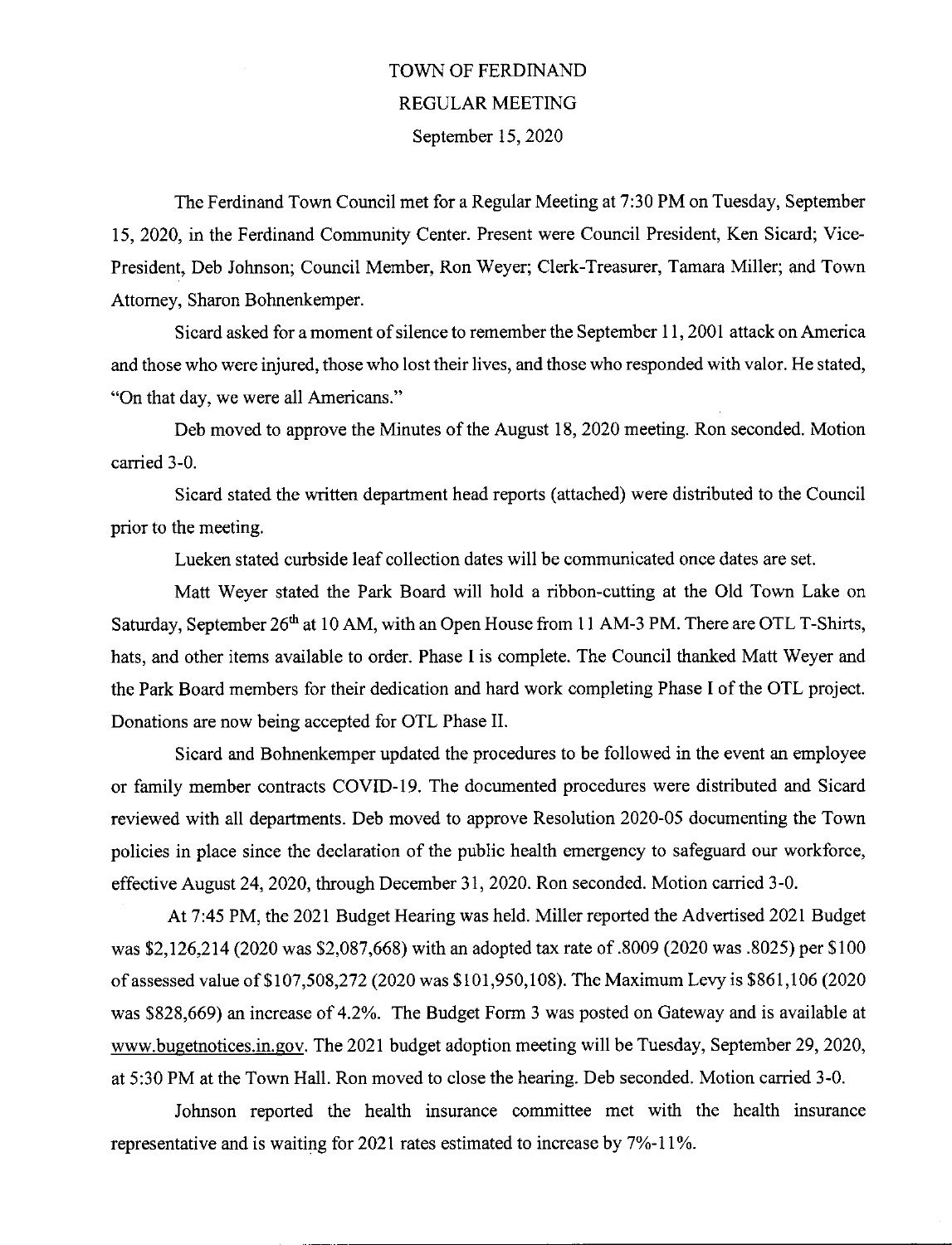Ron moved to approve Resolution 2020-06, which is aimed at assisting those utility customers who have experienced financial difficulties as a result of COVID-19 by offering installment plans. The 6-month installment agreement has been proposed and reviewed by Council. Through December 31, 2020, no utility disconnections will be made without the customer being first offered a reasonable time to request that Council extend extraordinary relief. Deb seconded. Motion carried 3-0.

James, on behalf of the YMCA, requested approval of the 2020 YMCA Monster Dash SK route presented which is the same as the previous 9 years. The SK will be held at 10 AM on October 31, 2020. Deb moved to approve the request. Ron seconded. Motion carried 3-0.

Council considered whether or not to allow Trick or Treating this year. Ken moved to allow Halloween Trick or Treating, only to those homes with a porch light on, during the hours of 5 PM – 7 PM on Saturday, October 31, 2020. Deb seconded. Motion carried 3-0.

At 8:00 PM, Ron moved to close the acceptance of quotes for the backhoe. Deb seconded. Motion carried 3-0. One quote was received from ERB Equipment, Evansville. The quote for a John Deere 310 backhoe loader with an extended warranty was \$96,750. The trade-in value of the 1997 John Deere 310SE loader backhoe was \$13,000. Net cost after trade-in was \$83,750. There were two lease options included. The quote from ERB was taken under advisement. Ron moved to allow James and the departments (with input from the Clerk-Treasurer on the financing options) to meet to review the quote and provide a recommendation. Deb seconded. Motion carried 3-0.

Miller stated the council has approved the Universal Design renderings for the Town Hall exterior renovation. Deb moved to allow the advertisement for bids for the exterior renovation. Bid opening will be October 20, 2020, at 8:00 PM. Ron seconded. Motion carried 3-0.

The 2020 Rosenvolk has been canceled. They are considering requesting two events in 2021.

At 8:15 PM, Miller introduced Additional Appropriation Ordinance 2020-11, appropriating \$149,998 from the Community Crossing Grant Fund for capital outlays. The amount represents the CCMG grant received to resurface sections of Lee Court, Illinois Street, Michigan Street, and Missouri Street. Deb moved to adopt the Ordinance 2020-11 at the meeting it was introduced. Ron seconded. Motion carried 3-0.

The Community Crossing Matching Grant Applications for the second round of 2020 will open on September 25, 2020, and close on October 23, 2020. Ron moved to approve Lueken to work with Miller and Schipp to move forward with the application process. Deb seconded. Motion carried 3-0.

A tax abatement request will be considered at the next council meeting on September 29, 2020.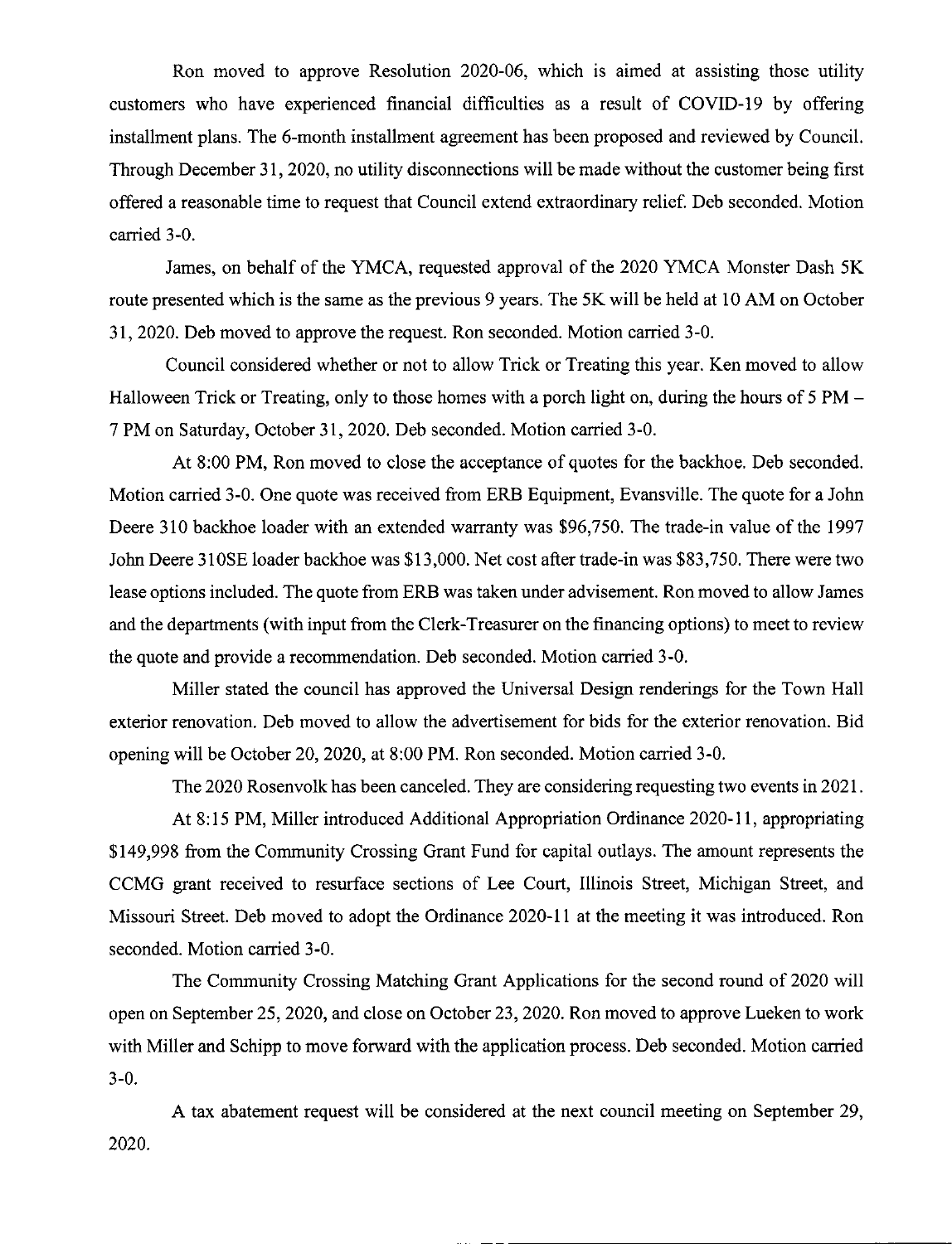A company has requested permission to attach cable lines to our utility poles. It was decided to request more information and specifics from the provider.

Bohnenkemper has prepared a Stop Street Ordinance to be presented at a future meeting. The No Parking Street Ordinance aims to limit pazking to one side of a street in certain residential areas to allow emergency vehicles safe passage. The council will address the ordinance at the October 20, 2020 meeting. Those streets are:

> On the West side of Kimberly Court On the South side of Caesars Court On the West side of Ridgeway Court On the North side of Ridgeway Court On the West side of Robin Drive On the South side of Cardinal Drive On the South side of Meadowlark Lane

Deb moved to permit Lueken to have the curb at 5<sup>th</sup> Street and Main Street painted yellow to cleazly mark where parking is prohibited. Ron seconded. Motion carried 3-0.

The employee handbook is nearing completion.

Ron moved to approve regular claims. Deb seconded. Motion carried 3-0.

The following announcements were read:

#### ANNOUNCEMENTS:

| Town Council Budget Adoption (Town Hall) | Tuesday   | September 29, 2020 at 5:30 PM           |
|------------------------------------------|-----------|-----------------------------------------|
| Town Council Meeting                     | Tuesday   | October 20, 2020 at 7:30 PM             |
| <b>BZA</b>                               | Wednesday | September 23, 2020 at 6:30 PM           |
| Plan Commission                          | Wednesday | September 23, 2020 at 7:00 PM-Cancelled |
| Park Board                               | Wednesday | October 14, 2020 at 4:30 PM             |
| Economic Development Comm.               | Monday    | September 21, 2020 at 6:00 PM           |
| Old Town Lake Ribbon Cutting             | Saturday  | September 26, 2020 at 10:00 AM          |
| Old Town Lake – Open House               | Saturday  | September 26, 2020 11AM - 3PM           |

Deb moved to adjourn. Ron seconded. Motion carried 3-0. Meeting adjourned at 8:36 PM.

ATTEST:

va M Willer

Clerk-Treasurer

FERDINAND TOWN COUNCIL

lÅ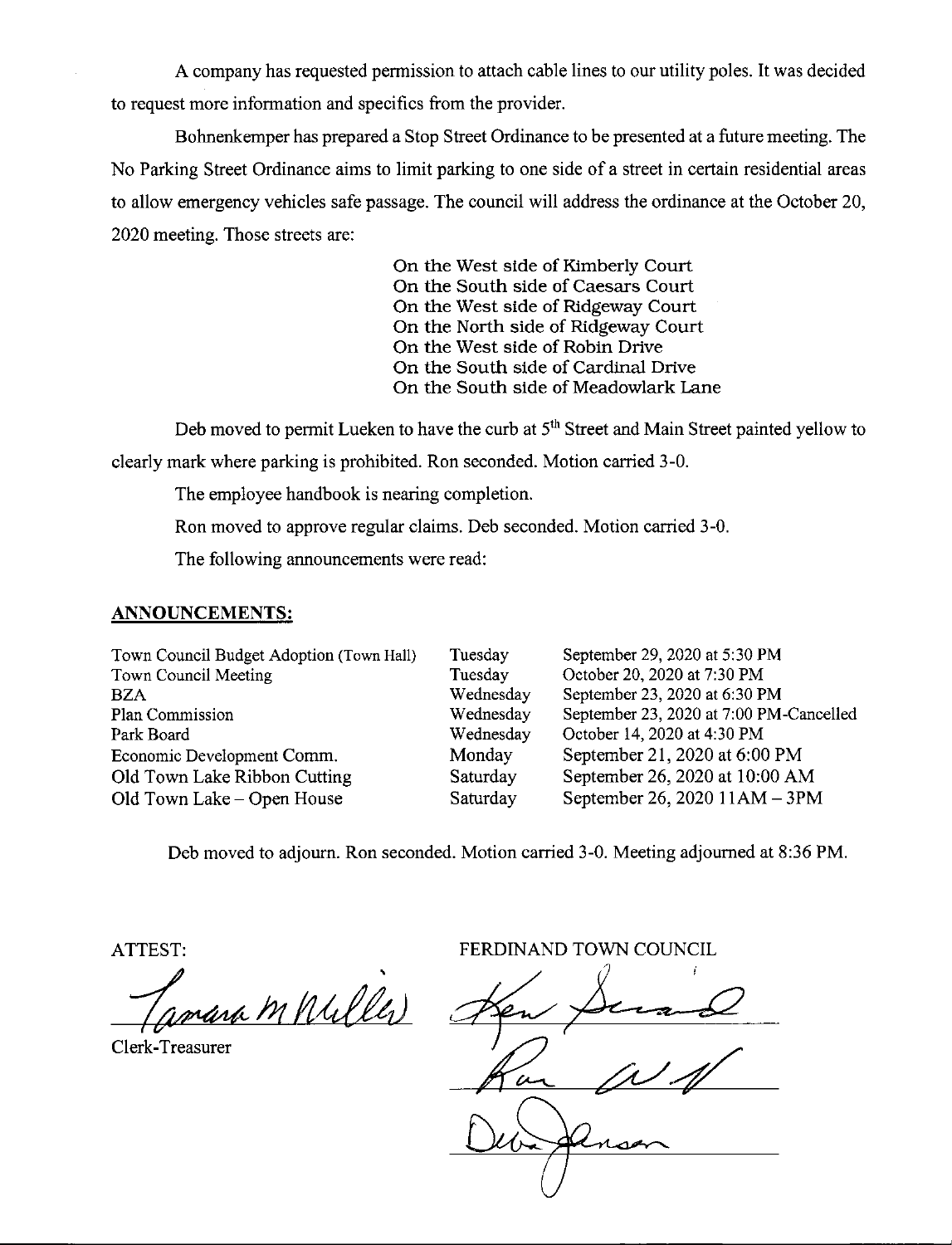# **Ferdinand Police Department**

243 W 10th Street, Ferdinand Indiana 47532 Phone: 812-367-1806 / Fax: 812-998-2094

| <b>Chief of Police: Lloyd Froman</b> |                         | <b>Assistant Chief: Brian Seffernick</b> |                         |  |  |  |  |  |  |
|--------------------------------------|-------------------------|------------------------------------------|-------------------------|--|--|--|--|--|--|
| <b>Total Calls For Service</b>       | 246                     |                                          |                         |  |  |  |  |  |  |
| <b>Miles Driven</b>                  | 4882                    | <b>Calls For Service Report</b>          | <b>ABINAR</b>           |  |  |  |  |  |  |
| <b>Total Gallons</b>                 | 470.5                   | <b>August 2020</b>                       | POLICY                  |  |  |  |  |  |  |
| <b>Average MPG</b>                   | 10.3762                 |                                          |                         |  |  |  |  |  |  |
| <b>Complaint Type</b>                | <b>Total</b>            | <b>Complaint Type</b>                    | <b>Total</b>            |  |  |  |  |  |  |
| Alarm                                | 16                      | Missing Person Adult/Child               | $\bf{0}$                |  |  |  |  |  |  |
| <b>Animal Complaint</b>              | 1                       | <b>Parking Violation</b>                 | $\overline{\mathbf{0}}$ |  |  |  |  |  |  |
| <b>Assist Other Agency</b>           | 20                      | Property Lost/Found/Recovered            | $\overline{\mathbf{1}}$ |  |  |  |  |  |  |
| Battery/ Assault                     | $\mathbf{1}$            | Protective/Restraining Order             | $\bf{0}$                |  |  |  |  |  |  |
| Burglary (attempted)                 | 1                       | Prowler (report of)                      | $\bf{0}$                |  |  |  |  |  |  |
| <b>Burning Complaint</b>             | $\bf{0}$                | <b>Report to Station</b>                 | $\overline{4}$          |  |  |  |  |  |  |
| <b>Child Abuse/Neglect</b>           | $\bf{0}$                | <b>Return Messages</b>                   | 33                      |  |  |  |  |  |  |
| Civil Matter /Dispute                | $\bf{0}$                | <b>State Dispatch</b>                    | $\overline{9}$          |  |  |  |  |  |  |
| <b>Citizen Assist</b>                | 6                       | Scam                                     | $\mathbf{1}$            |  |  |  |  |  |  |
| Debris in Roadway                    | 1                       | <b>Security Check</b>                    | $\bf{0}$                |  |  |  |  |  |  |
| Disabled/Stranded Vehicle            | 6                       | Suicide/or a Suicidal Person             | $\overline{\mathbf{4}}$ |  |  |  |  |  |  |
| Disturbance/Disorderly Person        | 1                       | Suspicious Person/Vehicle                | 5                       |  |  |  |  |  |  |
| <b>Drug Complaint</b>                | $\bf{0}$                | Theft                                    | $\overline{\bf{4}}$     |  |  |  |  |  |  |
| <b>Domestic Problem</b>              | 3                       | <b>Traffic Control</b>                   | 17                      |  |  |  |  |  |  |
| <b>Escort</b>                        | $\overline{7}$          | <b>Traffic Warnings</b>                  | 32                      |  |  |  |  |  |  |
| Eviction                             | $\bf{0}$                | <b>Traffic Citations</b>                 | $\overline{\mathbf{3}}$ |  |  |  |  |  |  |
| <b>Extra Patrol</b>                  | 1                       | Trespassing                              | $\bf{0}$                |  |  |  |  |  |  |
| Fight                                | $\bf{0}$                | Threats/Intimidation                     | $\bf{0}$                |  |  |  |  |  |  |
| <b>Finger Printing</b>               | $\bf{0}$                | Vandalism                                | $\overline{\mathbf{0}}$ |  |  |  |  |  |  |
| Fire                                 | $\mathbf{1}$            | <b>Vehicle Accident</b>                  | 11                      |  |  |  |  |  |  |
| General Information                  | 29                      | Vehicle Accident Leaving the Scene       | $\bf{0}$                |  |  |  |  |  |  |
| <b>Gun Permit</b>                    | $\bf{0}$                | Vehicle Check                            | $\overline{5}$          |  |  |  |  |  |  |
| Harassment                           | $\bf{0}$                | Vehicle Lock Out                         | $\overline{9}$          |  |  |  |  |  |  |
| Hazardous/Not Chemical               | $\bf{0}$                | Warrant                                  | $\overline{\mathbf{0}}$ |  |  |  |  |  |  |
| Investigation                        | $\overline{\mathbf{3}}$ | <b>Weather Related Problems</b>          | 1                       |  |  |  |  |  |  |
| <b>Identity Theft</b>                | $\bf{0}$                | <b>Welfare Check</b>                     | $\overline{\mathbf{4}}$ |  |  |  |  |  |  |
| <b>Illegal Dumping</b>               | $\mathbf{1}$            | 911 false calls                          | $\overline{5}$          |  |  |  |  |  |  |
| <b>Intoxicated Person</b>            | $\bf{0}$                |                                          | $\bf{0}$                |  |  |  |  |  |  |
| Juvenile Incorrigible/Runaway        | $\bf{0}$                |                                          |                         |  |  |  |  |  |  |
| Lines/ Poles Down                    | $\bf{0}$                |                                          |                         |  |  |  |  |  |  |
| Lost/ Stolen License Plate           | $\bf{0}$                |                                          |                         |  |  |  |  |  |  |
| <b>Mental Subject</b>                | $\bf{0}$                |                                          |                         |  |  |  |  |  |  |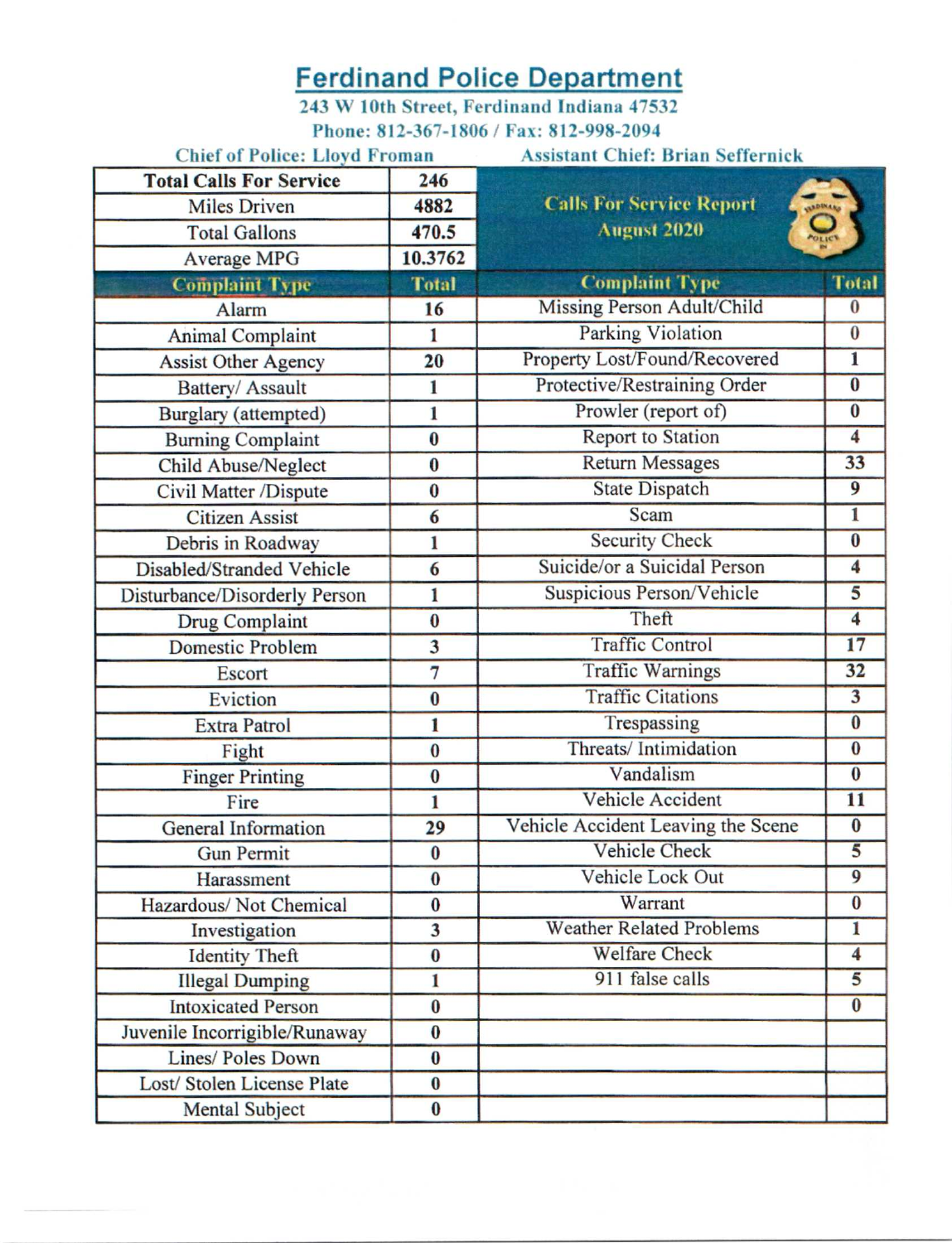### FERDINAND POLICE DEPARTMENT MONTHLY ACTIVITY REPORT

| <b>Complaint Type</b>                |                    | Lloyd Brian    | Ted          | Rob            | Eric                    | Tom            | Christian Joshua |              | Kyle | Seth              | Scott   | Jay             | Adam | <b>Total</b>   |
|--------------------------------------|--------------------|----------------|--------------|----------------|-------------------------|----------------|------------------|--------------|------|-------------------|---------|-----------------|------|----------------|
| <b>Alarm</b>                         |                    |                | 5            | $\overline{2}$ | 5                       | $\mathbf{1}$   | $\overline{2}$   | $\mathbf{1}$ |      |                   |         |                 |      | 16             |
| <b>Animal Complaint</b>              |                    |                | 1            |                |                         |                |                  |              |      |                   |         |                 |      | $\mathbf{1}$   |
| <b>Assist Other Agency</b>           | $\overline{2}$     |                | 8            | 3              | $\overline{4}$          | $\mathbf{1}$   | $\overline{2}$   |              |      |                   |         |                 |      | 20             |
| <b>Battery/ Assault</b>              |                    | $\mathbf{1}$   |              |                |                         |                |                  |              |      |                   |         |                 |      | $\mathbf{1}$   |
| <b>Burglary (Attempted)</b>          |                    |                |              |                | $\mathbf 1$             |                |                  |              |      |                   |         |                 |      | $\mathbf{1}$   |
| <b>Burning Complaint</b>             |                    |                |              |                |                         |                |                  |              |      |                   |         |                 |      | $\mathbf 0$    |
| <b>Child Abuse/Neglect</b>           |                    |                |              |                |                         |                |                  |              |      |                   |         |                 |      | $\bf{0}$       |
| <b>Civil Matter / Dispute</b>        |                    |                |              |                |                         |                |                  |              |      |                   |         |                 |      | $\bf{0}$       |
| <b>Citizen Assist</b>                |                    | $\mathbf{1}$   | $\mathbf{1}$ | $\mathbf{1}$   | $\overline{\mathbf{c}}$ |                |                  | $\mathbf{1}$ |      |                   |         |                 |      | 6              |
| <b>Debris In Roadway</b>             |                    |                |              |                |                         |                | $\mathbf 1$      |              |      |                   |         |                 |      | ${\bf 1}$      |
| <b>Disabled/Stranded Vehicle</b>     |                    |                | $\mathbf{1}$ | $\mathbf{1}$   | $\overline{2}$          | $\mathbf 1$    | $\mathbf 1$      |              |      |                   |         |                 |      | 6              |
| <b>Disturbance/Disorderly Person</b> |                    |                | $\mathbf{1}$ |                |                         |                |                  |              |      |                   |         |                 |      | $\mathbf 1$    |
| <b>Drug Complaint</b>                |                    |                |              |                |                         |                |                  |              |      |                   |         |                 |      | $\bf{0}$       |
| <b>Domestic problem</b>              |                    |                |              | $\mathbf{1}$   |                         | $\mathbf{1}$   | $1\,$            |              |      |                   |         |                 |      | 3              |
| <b>Escort</b>                        | $\mathbf{1}$       | $\overline{2}$ |              | $\mathbf{1}$   | $\mathbf 1$             |                | $\overline{2}$   |              |      |                   |         |                 |      | $\overline{7}$ |
| <b>Evicition</b>                     |                    |                |              |                |                         |                |                  |              |      |                   |         |                 |      | O              |
| <b>Extra Patrol</b>                  |                    |                |              | $\mathbf 1$    |                         |                |                  |              |      |                   |         |                 |      | $\mathbf{1}$   |
| Fight                                |                    |                |              |                |                         |                |                  |              |      |                   |         |                 |      | $\bf{0}$       |
| <b>Finger Printing</b>               |                    |                |              |                |                         |                |                  |              |      |                   |         |                 |      | $\bf{0}$       |
| <b>Fire</b>                          |                    |                |              |                |                         |                | $\mathbf 1$      |              |      |                   |         |                 |      | $\mathbf{1}$   |
| <b>General Information</b>           | 10                 | 12             |              | $\mathbf{1}$   | $\overline{\mathbf{3}}$ | $\overline{2}$ |                  |              |      | $\mathbf 1$       |         |                 |      | 29             |
| <b>Gun Permit</b>                    |                    |                |              |                |                         |                |                  |              |      |                   |         |                 |      | $\bf{0}$       |
| <b>Harrassment</b>                   |                    |                |              |                |                         |                |                  |              |      |                   |         |                 |      | $\bf{0}$       |
| <b>Hazardous/Not Chemical</b>        |                    |                |              |                |                         |                |                  |              |      |                   |         |                 |      | 0              |
| <b>Investigation</b>                 | $\mathbf{1}$       | $\mathbf{1}$   |              |                | $\mathbf 1$             |                |                  |              |      |                   |         |                 |      | 3              |
| <b>Indentity Theft</b>               |                    |                |              |                |                         |                |                  |              |      |                   |         |                 |      | $\mathbf 0$    |
| <b>Illegal Dumping</b>               |                    |                |              |                | $\mathbf 1$             |                |                  |              |      |                   |         |                 |      | $\mathbf{1}$   |
| <b>Intoxicated Person</b>            |                    |                |              |                |                         |                |                  |              |      |                   |         |                 |      | $\bf{0}$       |
| Juvenile Incorrigible/Runaway        |                    |                |              |                |                         |                |                  |              |      |                   |         |                 |      | 0              |
| <b>Lines/ Poles Down</b>             |                    |                |              |                |                         |                |                  |              |      |                   |         |                 |      | $\bf{0}$       |
| <b>Lost/ Stolen License Plate</b>    |                    |                |              |                |                         |                |                  |              |      |                   |         |                 |      | $\bf{0}$       |
| <b>Total Calls</b>                   |                    |                |              |                |                         |                |                  |              |      |                   |         |                 |      |                |
| <b>Miles Driven</b>                  |                    |                |              |                |                         |                |                  |              |      |                   |         |                 |      | 0              |
| <b>Total Gallons</b>                 |                    |                |              |                |                         |                |                  |              |      |                   |         |                 |      | 0              |
| <b>Average MPG</b>                   | ###### ##### ##### |                |              | #####          | #####                   | #DIV/0!        | #DIV/0!          | #DIV/0!      |      | #DIV/0!   #DIV/0! | #DIV/0! | #DIV/0! #DIV/0! |      | #DIV/0!        |